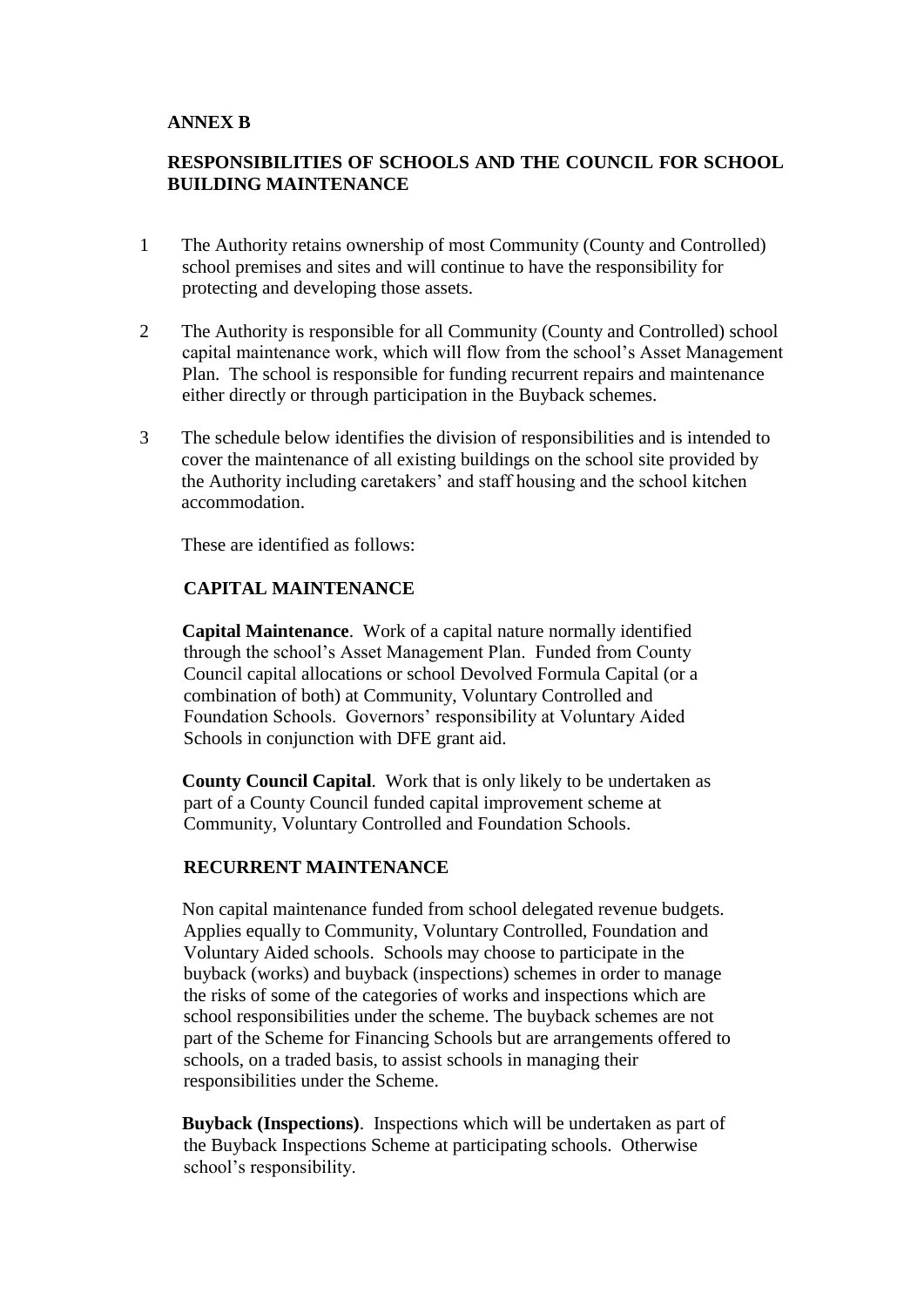**Buyback (Works).** Work which will be undertaken under the provisions of the Buyback (Works) scheme at participating schools. Otherwise school's responsibility.

**School's Responsibility**. Recurrent maintenance work not falling within the provisions of the Buyback scheme and for which all schools have responsibility.

The buyback schemes are mutual schemes run by the Estates Planning and Management service, which schools may choose to opt into. The buyback schemes are overseen by a Buyback Committee made up of five school representatives and four Estates representatives. The precise categories of works and inspections covered by buyback arrangements may change from time to time following discussions between EPM and school representatives via the buyback committee. Therefore where categories of maintenance works are shown as "buyback" they remain school responsibilities for the purpose of the Scheme for Financing Schools.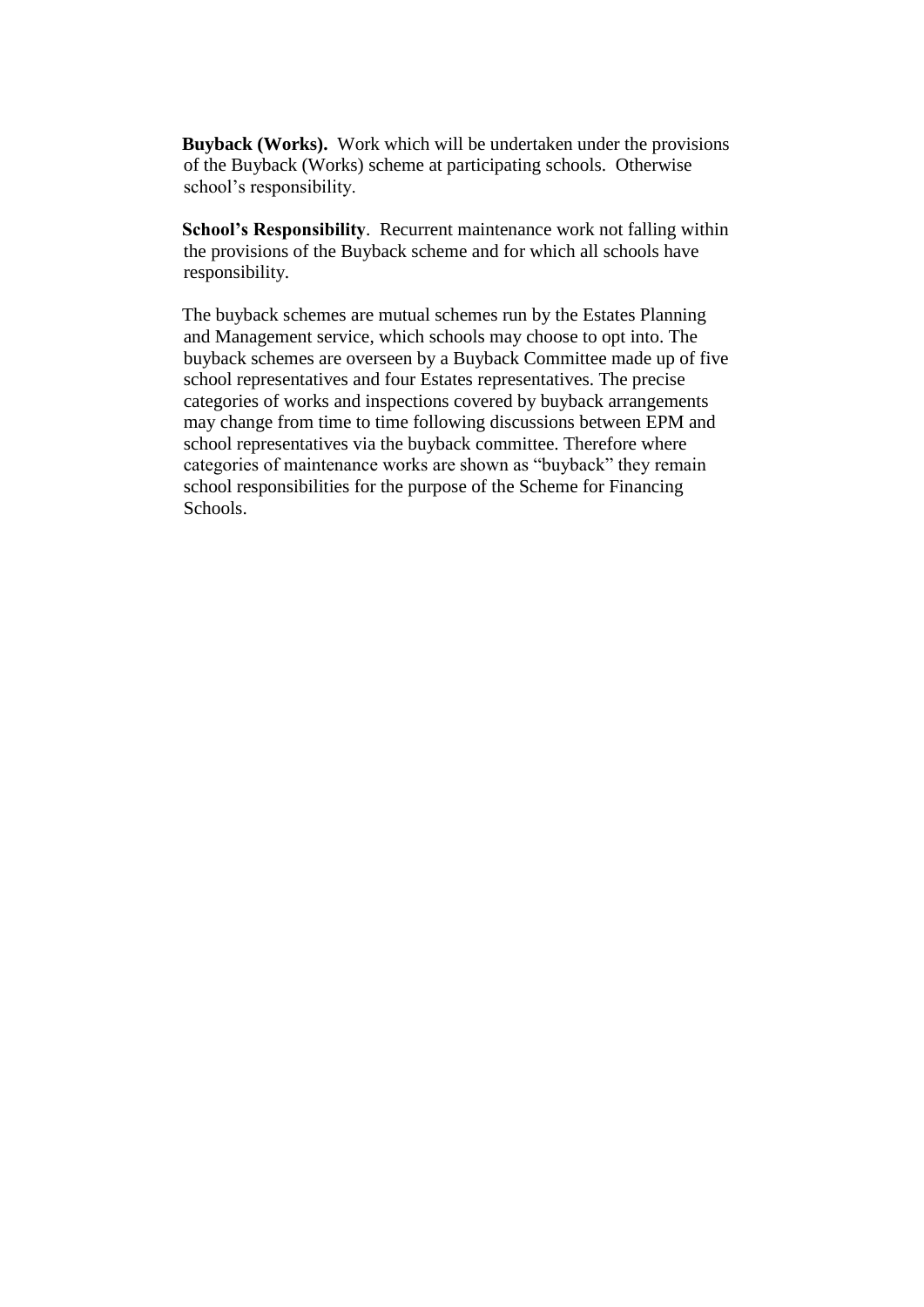| 1.0     | <b>BUILDING STRUCTURE</b>                                                                                                                                                                                                                                                                                        | <b>Responsibility</b>     |
|---------|------------------------------------------------------------------------------------------------------------------------------------------------------------------------------------------------------------------------------------------------------------------------------------------------------------------|---------------------------|
| 1.1     | <b>Foundations</b> - All structural work to walls or wall supports<br>below and including DPCs, underpinning, propping, piles,<br>ground beams, piers, bases and brick or concrete footings                                                                                                                      | Capital<br>Maintenance    |
| 1.2     | <b>Frames</b> - All works to structural members in steel, timber, or<br>concrete frames including ties, bracings, bolts, base places<br>and wedgings                                                                                                                                                             | Capital<br>Maintenance    |
| 1.3     | <b>Floors</b> - Substantial renewal of floor structures and ducting.<br>See also 1.7 and 2.2                                                                                                                                                                                                                     | Capital<br>Maintenance    |
| 1.4     | <b>Flat &amp; pitched roofs</b> - Significant or substantial renewals on<br>planned or emergency basis of roof structures, finishes and<br>verandas, including top floor ceiling timbers, eaves and<br>verge finishings and catwalks. Redesign of roof or roof<br>details. Excludes glazing and ceiling finishes | Capital<br>Maintenance    |
|         | All repairs, including minor replacements on localised basis.                                                                                                                                                                                                                                                    | Buyback<br>(Works)        |
| 1.5     | <b>Rainwater goods - Substantial renewal of all rainwater</b><br>goods including rainwater tanks, butts, parapet outlets and<br>perimeter gutters including joints, couplings and gullies                                                                                                                        | Capital<br>Maintenance    |
|         | Repairs and renewals on a localised basis                                                                                                                                                                                                                                                                        | Buyback<br>(Works)        |
|         | Cleaning out of gutters, downpipes and associated gullies                                                                                                                                                                                                                                                        | School                    |
| $1.6\,$ | Skylights and rooflights - Significant renewal of rooflights,<br>skylights, laylights with frames, casings, kerbs, beading and<br>ironmongery (excluding glazing unless integral part of<br>roof structure as determined by Buyback Manager)                                                                     | Capital<br>Maintenance    |
|         | Localised replacement of frames and parts of frames                                                                                                                                                                                                                                                              | <b>Buyback</b><br>(Works) |
| 1.7     | <b>Staircases</b> – Internal staircases, ramps and landing<br>structures. Excludes ceiling finishes, screeds, nosings and<br>similar finishes.                                                                                                                                                                   | Capital<br>Maintenance    |
|         | Balustrades, handrails, finishes and screeds to internal<br>staircases, external access steps, ramps and landings                                                                                                                                                                                                | School                    |

# **Schedule of capital and revenue building maintenance responsibilities**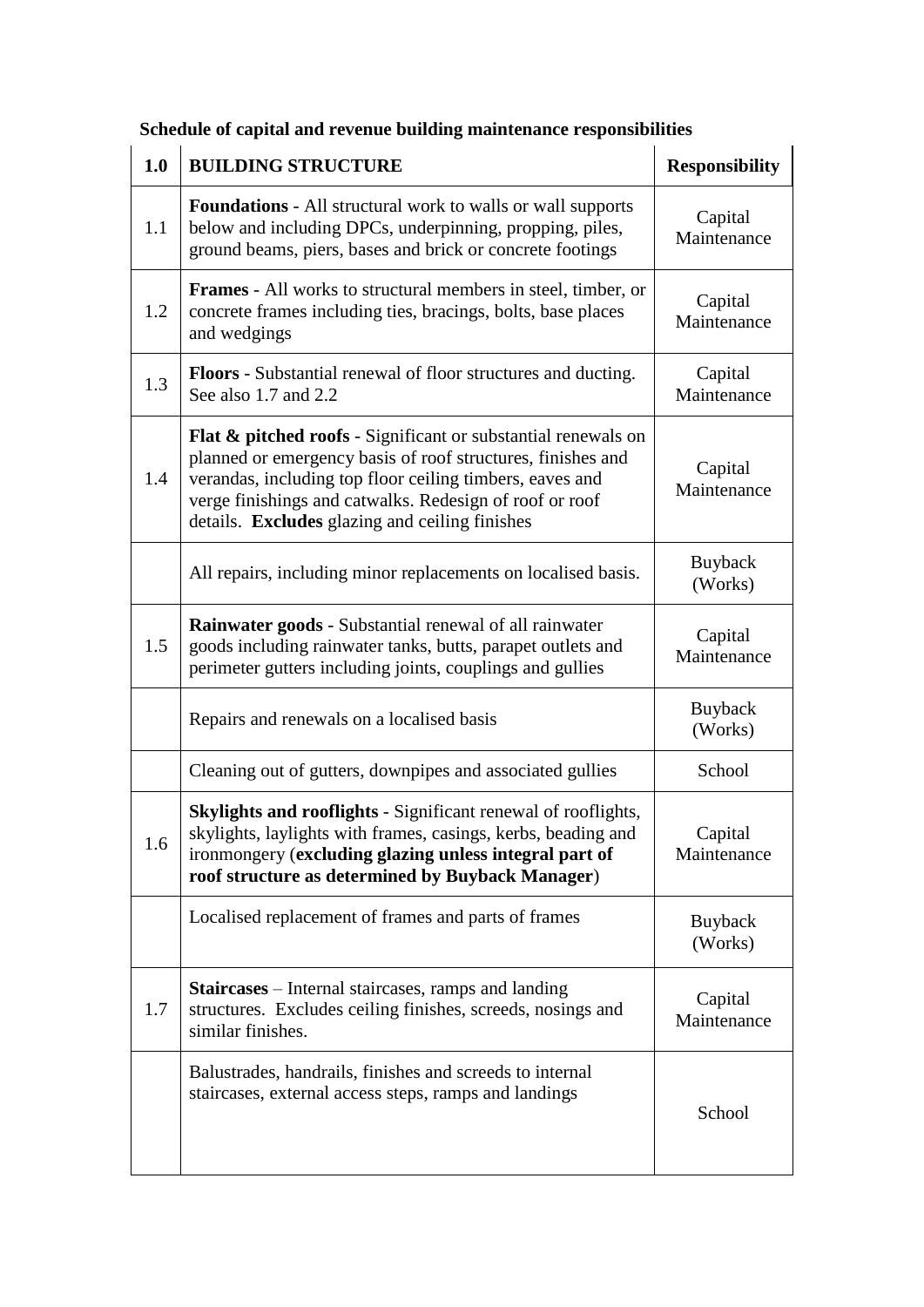|      |                                                                                                                                                                                                                                     | <b>Responsibility</b>     |
|------|-------------------------------------------------------------------------------------------------------------------------------------------------------------------------------------------------------------------------------------|---------------------------|
| 1.8  | <b>External walls and chimneys</b> - Significant repair or renewal<br>of load bearing, structural, framed, panelled and curtain<br>walls, including tile hanging and wall cladding, and brick or<br>concrete chimneys.              | Capital<br>Maintenance    |
|      | Repairs or renewals on localised basis (usually included in<br>external redecoration) including replacement of chimney<br>pots and renewal / refixing of flashings.                                                                 | Buyback<br>(Works)        |
| 1.9  | <b>Internal walls and partitions - Complete replacement of</b><br>internal walls and fixed partitions (excluding applied<br>finishes and glazing)                                                                                   | Capital<br>Maintenance    |
|      | Repairs or renewals on localised basis excluding finishes<br>(see 2.1 on internal wall finishes)                                                                                                                                    | Buyback<br>(Works)        |
| 1.10 | Windows and fittings - Significant renewal of windows,<br>borrowed lights with frame casings, architraves etc                                                                                                                       | Capital<br>Maintenance    |
|      | Localised repair or replacement of frames and parts of<br>frames, including repairs to electrically operated windows<br>and the fixed wiring)                                                                                       | Buyback<br>(Works)        |
|      | Ease and adjust windows, replace sash cords and fittings and<br>internal window boards and repair and replacement of<br>ironmongery including winding gear (see 2.7 on<br>blinds/curtains)                                          | School                    |
| 1.11 | <b>Doors and fittings</b> - Significant renewal of external doors<br>and casings                                                                                                                                                    | Capital<br>Maintenance    |
|      | Repairs to external doors to include localised replacement of<br>frame or parts of frame and repairs to electric doors and its<br>fixed wiring, but excluding ease and adjustment and<br>ironmongery (see below).                   | <b>Buyback</b><br>(Works) |
|      | Repair and renewal of internal doors, (sliding/folding<br>partitions) screens and casings. Ease and adjust of both<br>external and internal doors, repair or replacement of<br>ironmongery, locks, door closers, keys, glazing, etc | School                    |
| 1.12 | <b>Glazing</b> – Where part of roof structure (excluding rooflights)                                                                                                                                                                | <b>Buyback</b><br>(Works) |
|      | All glazing throughout (i.e. windows, doors, rooflights,<br>verandas, window walls, etc)                                                                                                                                            | School                    |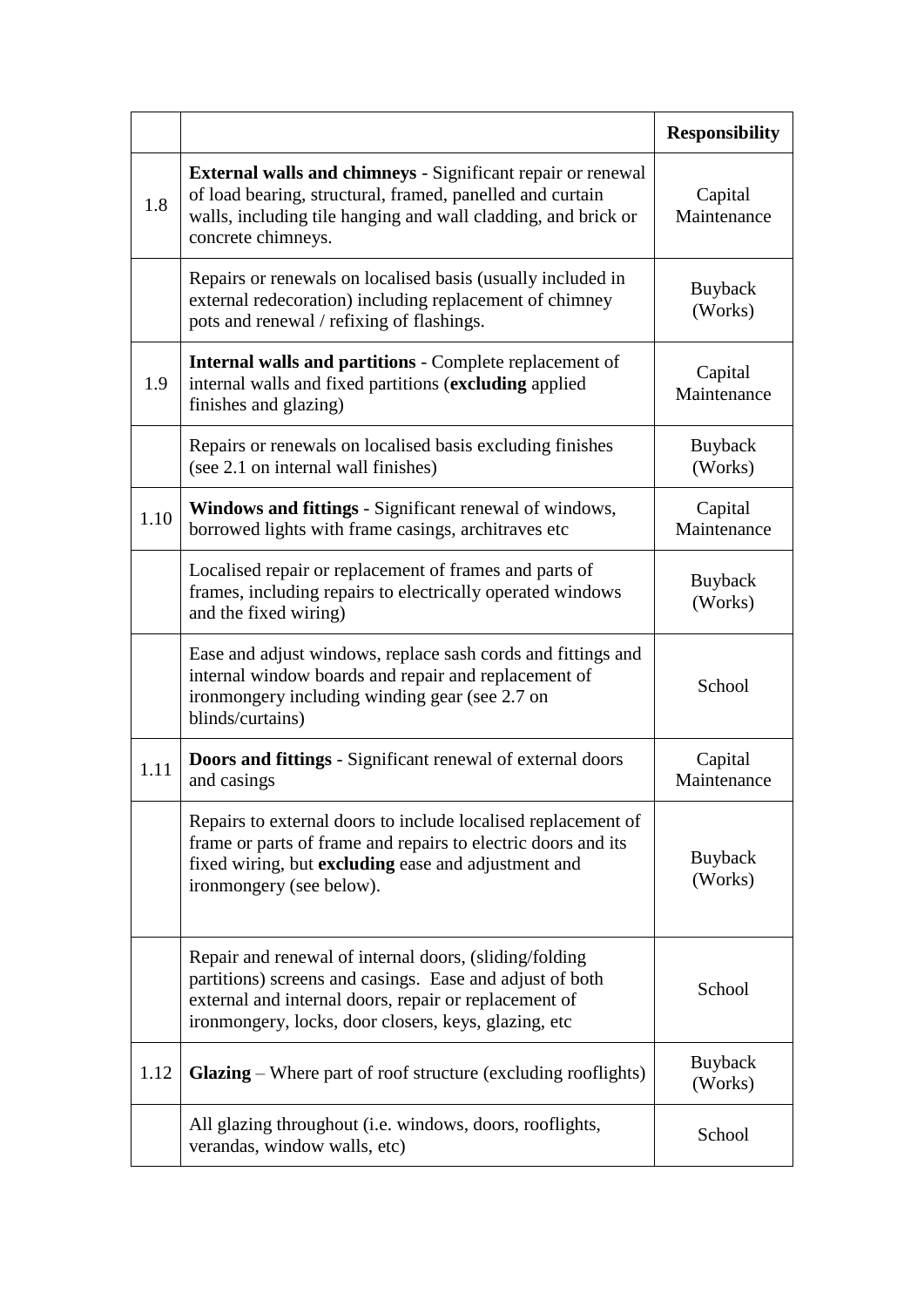|      |                                                                                                                                                                                                                                                                                              | <b>Responsibility</b>  |
|------|----------------------------------------------------------------------------------------------------------------------------------------------------------------------------------------------------------------------------------------------------------------------------------------------|------------------------|
| 1.13 | <b>Ceilings</b> – Substantial renewal of structural ceilings                                                                                                                                                                                                                                 | Capital<br>Maintenance |
|      | Repairs and localised renewals to ceiling structures.<br>Renewal of suspended ceiling systems. See also 2.3 for<br>ceiling finishes                                                                                                                                                          | Buyback<br>(Works)     |
| 1.14 | <b>Timber preservation</b> - All work on structural members<br>associated with the treatment, prevention or eradication of<br>wood rot or beetle (except through school maintenance<br>default).                                                                                             | Capital<br>Maintenance |
| 1.15 | <b>External decoration</b> - External redecorations and minor<br>repairs to include individual repair or localised replacement<br>of frames or parts of frames, small areas of repointing and<br>general minor repairs to external fabric                                                    | Buyback<br>(Works)     |
| 1.16 | <b>Internal decoration</b> - Cleaning down, preparing and<br>decorating to walls, ceiling and all internal wood and metal<br>work usually painted or stained, including stopping and<br>filling done by the decorator                                                                        | School                 |
|      |                                                                                                                                                                                                                                                                                              |                        |
| 2.0  | <b>FINISHINGS, FURNITURE AND FITTINGS</b>                                                                                                                                                                                                                                                    |                        |
| 2.1  | <b>Internal wall finishes</b> - Plaster, tiles or sheet wall finishes<br>including welding or grouting of joints, including mastic<br>sealing (sealants)                                                                                                                                     | School                 |
| 2.2  | Coverings and finishes to floors, steps, stairs and ramps -<br>See also $1.3$ and $1.7$                                                                                                                                                                                                      |                        |
|      | Repair or renewal of floor finishes including screeds, except<br>as detailed below                                                                                                                                                                                                           | Buyback<br>(Works)     |
|      | All floor step, stair and ramp coverings including skirtings,<br>nosings, etc, of carpet, lino, PVC sheeting, vinyl tiles, quarry<br>tiles, ceramic tiles, granwood tiles, cover and expansion<br>strips. Minor repairs and sanding and sealing of timber<br>boarded and timber block floors | School                 |
| 2.3  | <b>Ceiling finishes</b> - Plaster, tiles or sheet finishes, including<br>suspended ceiling finishes and systems                                                                                                                                                                              | School                 |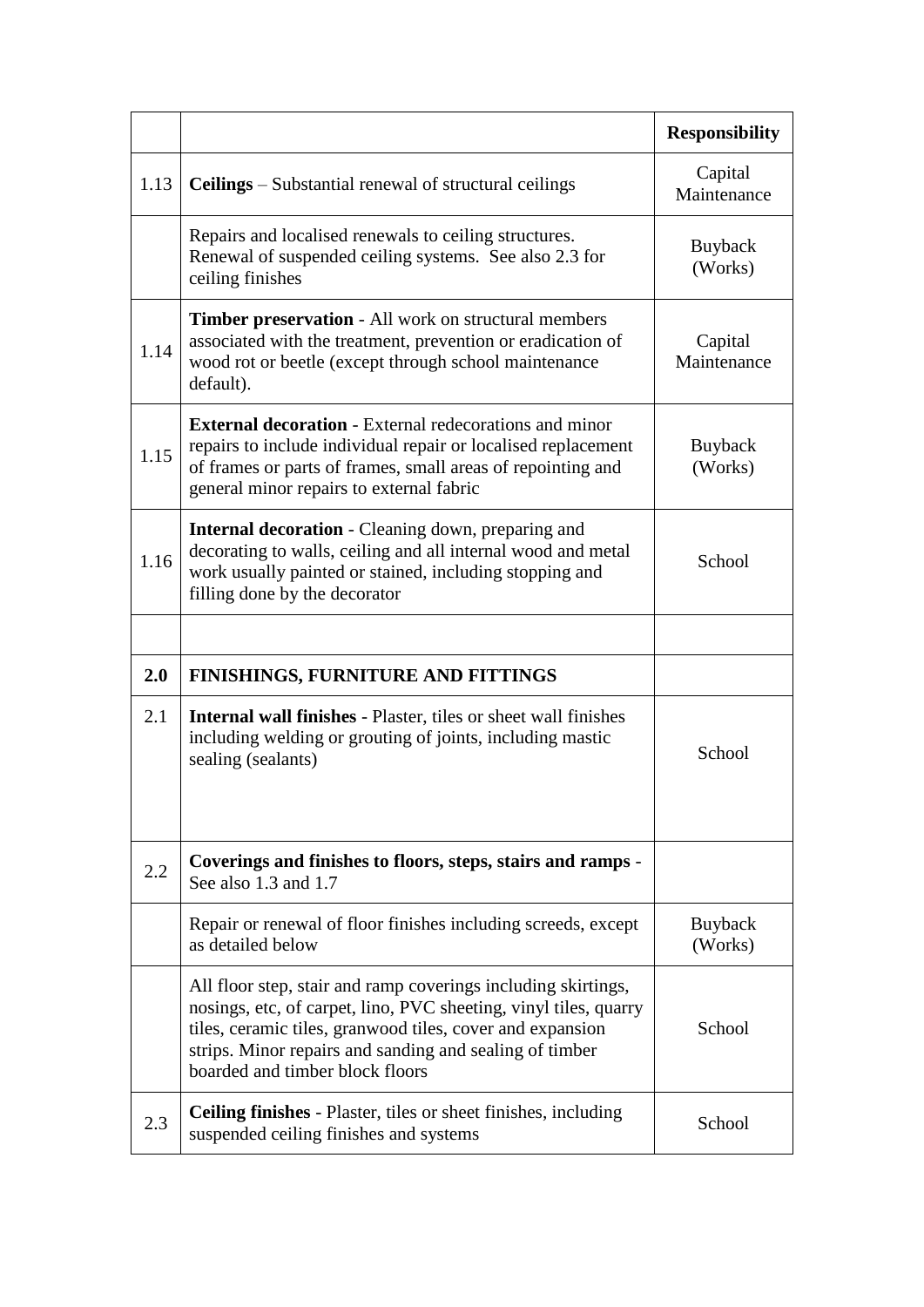|     |                                                                                                                                                                                                                                                    | <b>Responsibility</b>  |
|-----|----------------------------------------------------------------------------------------------------------------------------------------------------------------------------------------------------------------------------------------------------|------------------------|
| 2.4 | <b>Internal joinery fixtures</b> - Kitchen units, lockers,<br>cupboards, shelving, picture rails, coat rails, movable<br>partitions or screens, notice or display boards, fixed benches<br>and handrails (timber or metal), toilet cubicle screens | School                 |
| 2.5 | <b>Fixed seating</b> – All permanent internal fixed seating<br>together with its coverings                                                                                                                                                         | School                 |
| 2.6 | Gymnasium equipment - Safety inspections, repairs and<br>replacement of all fixed sports and gym equipment including<br>court markings in Sports Halls, etc                                                                                        | School                 |
| 2.7 | Blinds, nameplates, curtains, $etc$ – Cleaning and repair and<br>replacement of all internal signs, blinds, curtains and<br>nameplates including supports                                                                                          | School                 |
| 2.8 | <b>Enclosed fires and fireplaces - Includes fire grating,</b><br>cheeks, hearth and surrounds                                                                                                                                                      | School                 |
|     |                                                                                                                                                                                                                                                    |                        |
| 3.0 | <b>COLD WATER SERVICES</b>                                                                                                                                                                                                                         |                        |
| 3.1 | <b>Water supply &amp; distribution systems - Major</b><br>refurbishment or renewal of all internal and external service<br>pipework, water storage tanks, cylinders and cisterns and<br>water booster pumps                                        | Capital<br>Maintenance |
|     | Minor repairs and localised renewals of pipework, ball<br>valves and thermostatic mixing valves                                                                                                                                                    | Buyback<br>(Works)     |
|     | <b>Water hygiene</b> – Routine testing and monitoring of water<br>temperatures within difficult to access cold water tanks                                                                                                                         | Buyback<br>(Works)     |
|     | Water hygiene – Routine testing and monitoring of water<br>temperatures within the school including readily accessible<br>cold water tanks                                                                                                         | School                 |
|     | For hot water services see under 7.8 (electric) or 8.0<br>(gas/oil)                                                                                                                                                                                |                        |
|     |                                                                                                                                                                                                                                                    |                        |
|     |                                                                                                                                                                                                                                                    |                        |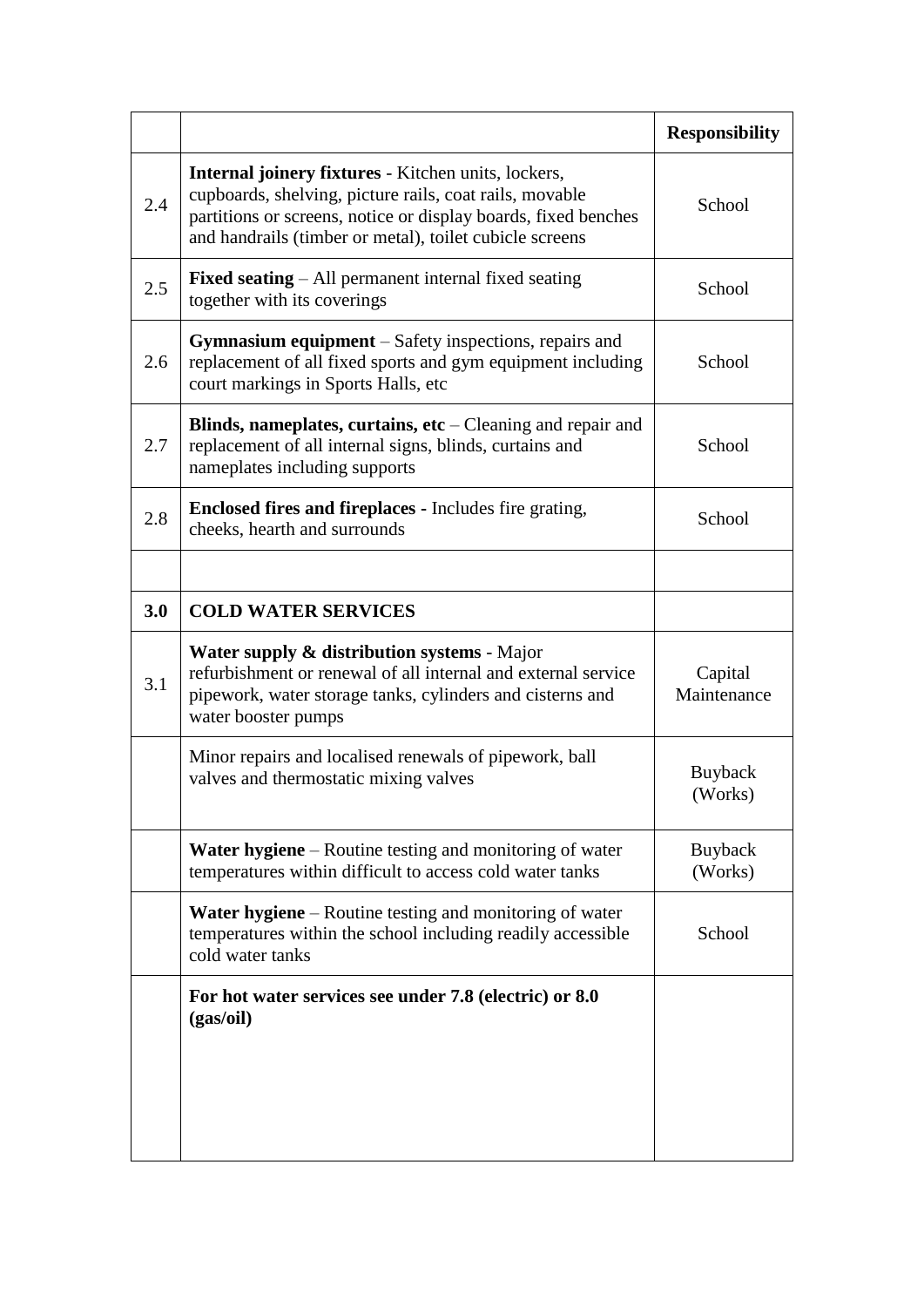|     |                                                                                                                                                                                                                                                                                                                                                                | <b>Responsibility</b>            |
|-----|----------------------------------------------------------------------------------------------------------------------------------------------------------------------------------------------------------------------------------------------------------------------------------------------------------------------------------------------------------------|----------------------------------|
| 3.2 | <b>Sanitary fittings</b> - Major refurbishment and replacement                                                                                                                                                                                                                                                                                                 | Capital<br>Maintenance           |
|     | Cleansing, repair and localised replacement of sinks and<br>drainers, drinking fountains, baths, washbasins, shower trays<br>and enclosures, urinal slabs and bowls, WC pans and<br>connecting flush equipment.                                                                                                                                                | School                           |
|     | Repair and localised replacement of taps and fittings, stands,<br>brackets and bath panels in connection with the foregoing<br>items including connection to service and waste pipes                                                                                                                                                                           | School                           |
|     | Remaking or regrouting of joints                                                                                                                                                                                                                                                                                                                               | School                           |
| 3.3 | <b>Waste pipework</b> - Major renewal (internally and externally)                                                                                                                                                                                                                                                                                              | Capital<br>Maintenance           |
|     | Repairs and renewals on a localised basis                                                                                                                                                                                                                                                                                                                      | Buyback<br>(Works)               |
|     | Cleansing of traps, waste pipes, soil and vent pipes, anti-<br>syphonage pipes, wire balloon guards, sleeves and flashings<br>to pipes                                                                                                                                                                                                                         | School                           |
| 4.0 | <b>EXTERNAL WORKS</b>                                                                                                                                                                                                                                                                                                                                          |                                  |
| 4.1 | <b>Demolition</b> - Taking down, removal and clearance of<br>buildings or sites, including sealing off all drains and<br>services. Excludes 4.9 and 4.10                                                                                                                                                                                                       | <b>County Council</b><br>Capital |
| 4.2 | Roads, playgrounds, car parks and paths - Paths, courts,<br>patios, drying areas, steps, ramps, fire escapes and fire<br>appliance hard standings, car standings, playgrounds, garage<br>approaches, roads and driveways, including kerbing.<br>Remarking of lines, designs and figures only if part of<br>tarpaving scheme, otherwise school's responsibility | Buyback<br>(Works)               |
|     | All repairs to traffic calming humps, bollards and control<br>barrier arms                                                                                                                                                                                                                                                                                     | Buyback<br>(Works)               |
|     | Minor repairs to and relevelling of paving slabs and<br>remarking of lines, repairs to potholes etc.                                                                                                                                                                                                                                                           | School                           |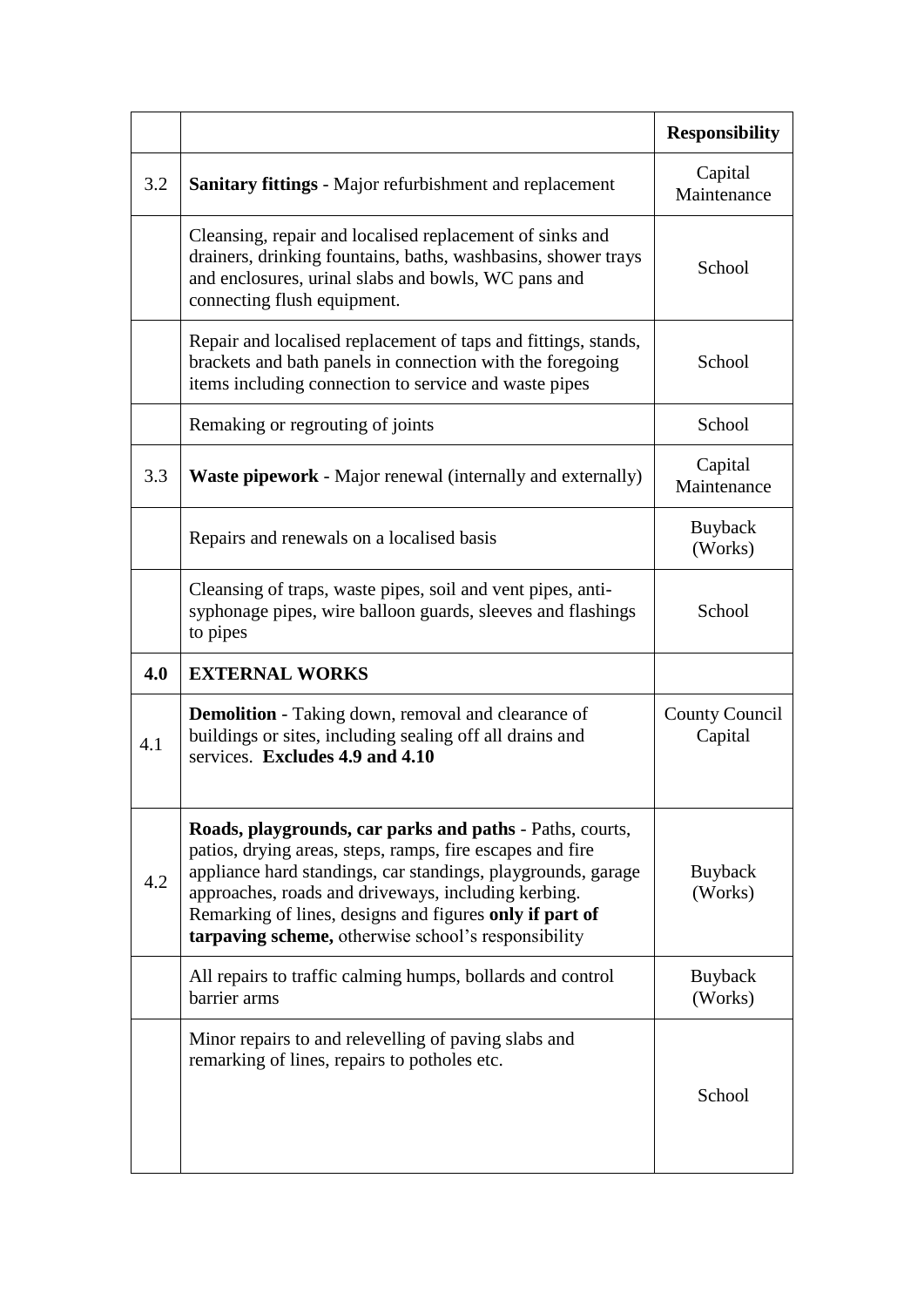|      |                                                                                                                                                                                                     | <b>Responsibility</b>  |
|------|-----------------------------------------------------------------------------------------------------------------------------------------------------------------------------------------------------|------------------------|
| 4.3  | External perimeter walls, piers, gates and retaining walls<br>Repairs or renewals of perimeter or boundary walls, piers,<br>gates and retaining walls                                               | Buyback<br>(Works)     |
|      | Major rebuilding of retaining walls                                                                                                                                                                 | Capital<br>Maintenance |
|      | Minor repairs                                                                                                                                                                                       | School                 |
| 4.4  | <b>Fencing</b> – Renewal and major repairs of all fencings and<br>gates including screens to bin or kitchen areas, tennis courts,<br>safety barriers, nursery areas, playgrounds etc                | Buyback<br>(Works)     |
|      | Minor repairs                                                                                                                                                                                       | School                 |
| 4.5  | External Joinery Fixtures - All sign boards, notices,<br>names plates, flag poles and other external joinery<br>fixtures, e.g. seats                                                                | School                 |
| 4.6  | Bins, refuse containers, clothes line posts etc - Upkeep and<br>maintenance of refuse containers, litter bins, dustbins, etc.                                                                       | School                 |
| 4.7  | <b>Pest control</b> - special works carried out to the fabric of a<br>building solely through the need for disinfection (e.g.<br>insecticidal spraying, wasp, rodent and vermin control)            | School                 |
| 4.8  | Drainage - Major renewal of drains, soakaways, manholes,<br>gullies etc                                                                                                                             | Capital<br>Maintenance |
|      | Maintenance and localised repairs or replacement to drains,<br>gullies, inspection chambers, gratings, channels etc,<br>including initial investigation for diagnosis and removal of<br>root growth | Buyback<br>(Works)     |
|      | General cleaning/maintenance, including clearance of<br>blockages and silt removal                                                                                                                  | School                 |
| 4.9  | <b>Cycle sheds</b> – Repair, renewal or removal, including sealing<br>of any access points and making good                                                                                          | School                 |
| 4.10 | Air raid shelters - Repair or renewal or removal, including<br>sealing of any access points and making good                                                                                         | School                 |
|      |                                                                                                                                                                                                     |                        |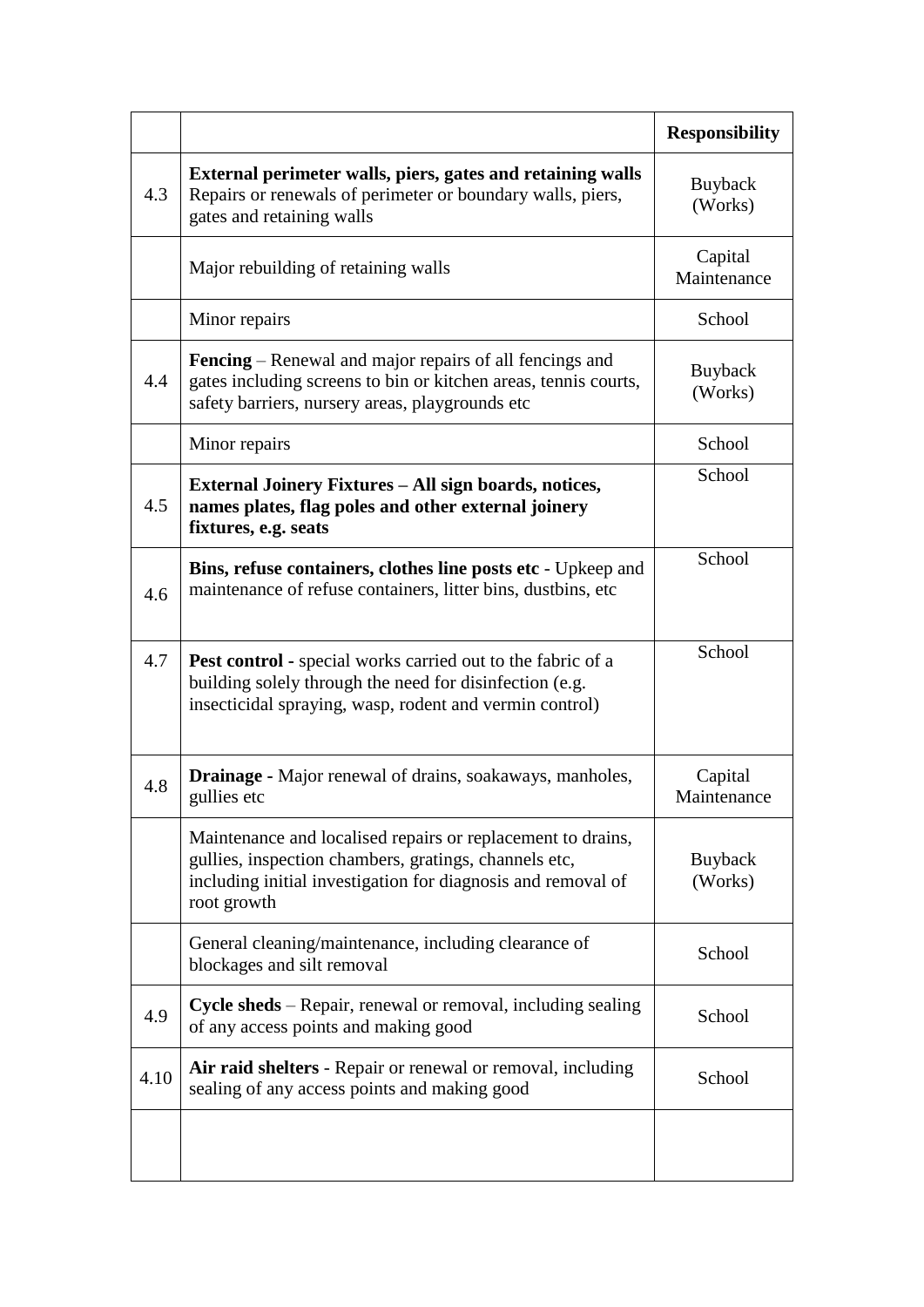|     |                                                                                                                                                                                                                               | <b>Responsibility</b>            |
|-----|-------------------------------------------------------------------------------------------------------------------------------------------------------------------------------------------------------------------------------|----------------------------------|
| 5.0 | <b>TEMPORARY BUILDINGS</b>                                                                                                                                                                                                    |                                  |
|     | Planned replacement or renewal of movable classrooms<br>required for educational or statutory purposes                                                                                                                        | <b>County Council</b><br>Capital |
|     | Servicing, maintenance and repairs to temporary buildings<br>required for educational or statutory purposes -<br>responsibilities are as for permanent buildings in accordance<br>with the relevant sections of this schedule |                                  |
|     | Temporary buildings of a non-statutory nature or not<br>required for educational purposes                                                                                                                                     | School                           |
| 6.0 | <b>ASBESTOS</b>                                                                                                                                                                                                               |                                  |
|     | Testing and specialist removal or treatment at a VA School<br>unless in association with works under Buyback (see below)                                                                                                      | Capital<br>Maintenance           |
|     | Testing and specialist removal and treatment associated with<br>County Council funded capital scheme                                                                                                                          | <b>County Council</b><br>Capital |
|     | Testing and specialist removal and treatment associated with<br>school funded capital scheme                                                                                                                                  | School                           |
|     | Testing and specialist removal and treatment associated with<br>maintenance work carried out under the Buyback scheme<br>(including VA schools subscribing to Buyback)                                                        | Buyback<br>(Works)               |
|     | Specialist removal and treatment due to damage or<br>deterioration of existing asbestos containing materials, where<br>the cost of the works is greater than $£2,000$                                                         | Capital<br>Maintenance           |
|     | Specialist removal and treatment due to damage or<br>deterioration of existing asbestos containing materials, where<br>the cost of the works is below £2,000                                                                  | Buyback<br>(Works)               |
|     | Management of risks associated with asbestos on a day to<br>day basis                                                                                                                                                         | School                           |
|     |                                                                                                                                                                                                                               |                                  |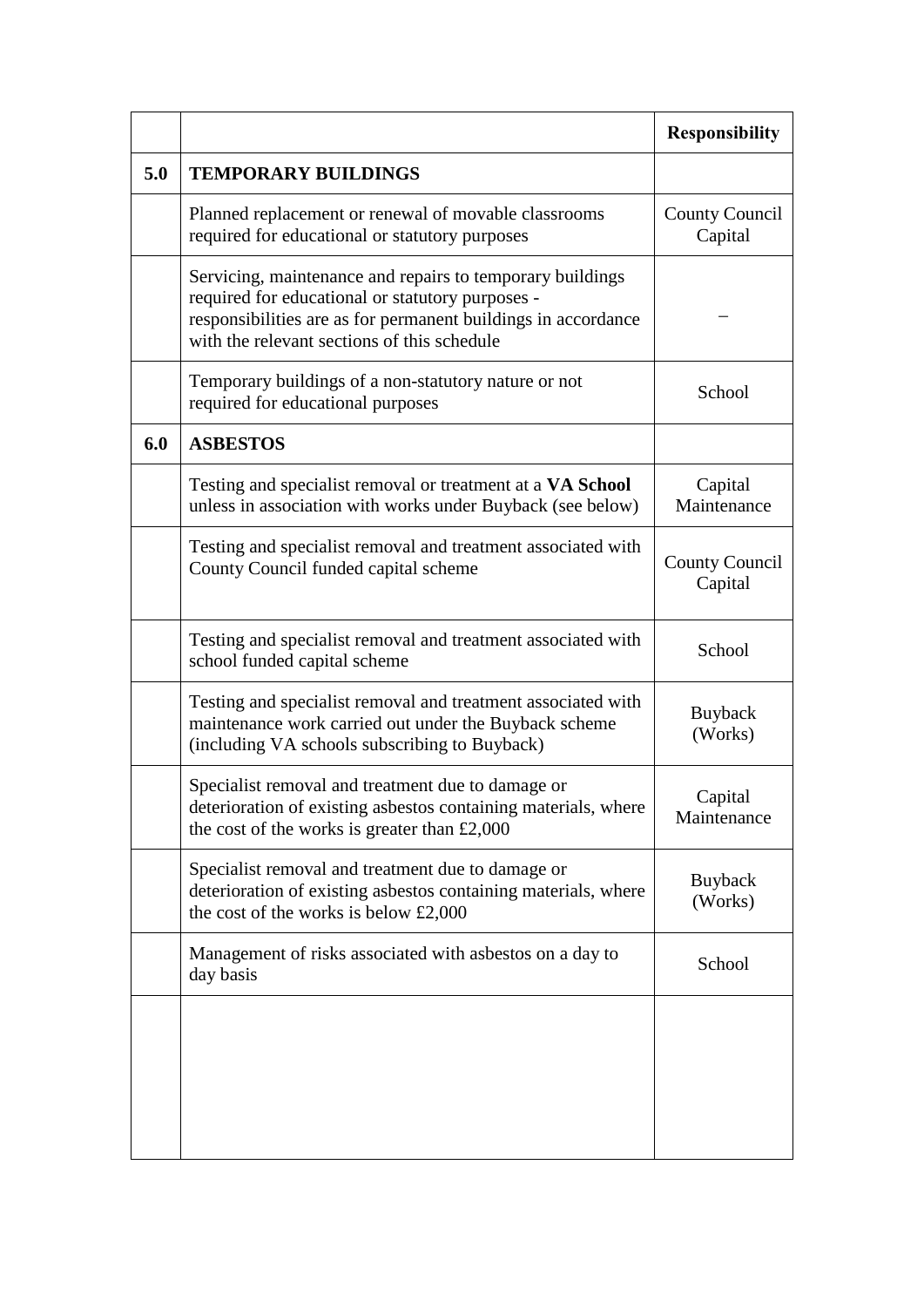|     |                                                                                                                                                                                                        | <b>Responsibility</b>     |
|-----|--------------------------------------------------------------------------------------------------------------------------------------------------------------------------------------------------------|---------------------------|
| 7.0 | <b>ELECTRICAL ENGINEERING</b>                                                                                                                                                                          |                           |
| 7.1 | <b>Electrical testing - Electrical testing by Contractors of all</b><br>fixed wiring                                                                                                                   | Buyback<br>(Inspections)  |
|     | All operational electrical testing by Premises Staff as<br>detailed in the Surrey CC 'Maintenance of Electrical Safety'<br>Manual                                                                      | School                    |
|     | Electrical testing of equipment (ie PAT testing) as detailed in<br>the Surrey CC 'Maintenance of Electrical Safety' Manual                                                                             | School                    |
| 7.2 | Fixed internal and external lighting - Major replacement<br>of internal and external lighting including associated wiring                                                                              | Capital<br>Maintenance    |
|     | Repairs and replacement of complete internal and external<br>light fittings including time switches, photoelectric cells,<br>light switches and sockets                                                | Buyback<br>(Works)        |
|     | Lamp and diffuser replacement                                                                                                                                                                          | School                    |
|     | Significant renewal of street lighting                                                                                                                                                                 | Capital<br>Maintenance    |
|     | Repairs and localised replacement of external lighting<br>columns, illuminated bollards and street lighting                                                                                            | <b>Buyback</b><br>(Works) |
| 7.3 | General electrical installation - Major replacement of<br>electrical wiring installations                                                                                                              | Capital<br>Maintenance    |
|     | General repairs of all electrical isolation panels and inter-<br>connecting cables, protective conduits and trunkings and<br>fixings including labels and circuit lists. See 1.11 on electric<br>doors | Buyback<br>(Works)        |
| 7.4 | Fire alarms and detection system - Major replacement<br>including replacement of wiring                                                                                                                | Capital<br>Maintenance    |
|     | Inspection and testing (except weekly)                                                                                                                                                                 | Buyback<br>(Inspections)  |
|     | Servicing, repairs and replacement including control panels,<br>class change equipment, alarms, automatic fire detectors,<br>door controls and associated battery units, whether integral<br>or not    | <b>Buyback</b><br>(Works) |
|     | Testing of alarms on a weekly basis                                                                                                                                                                    | School                    |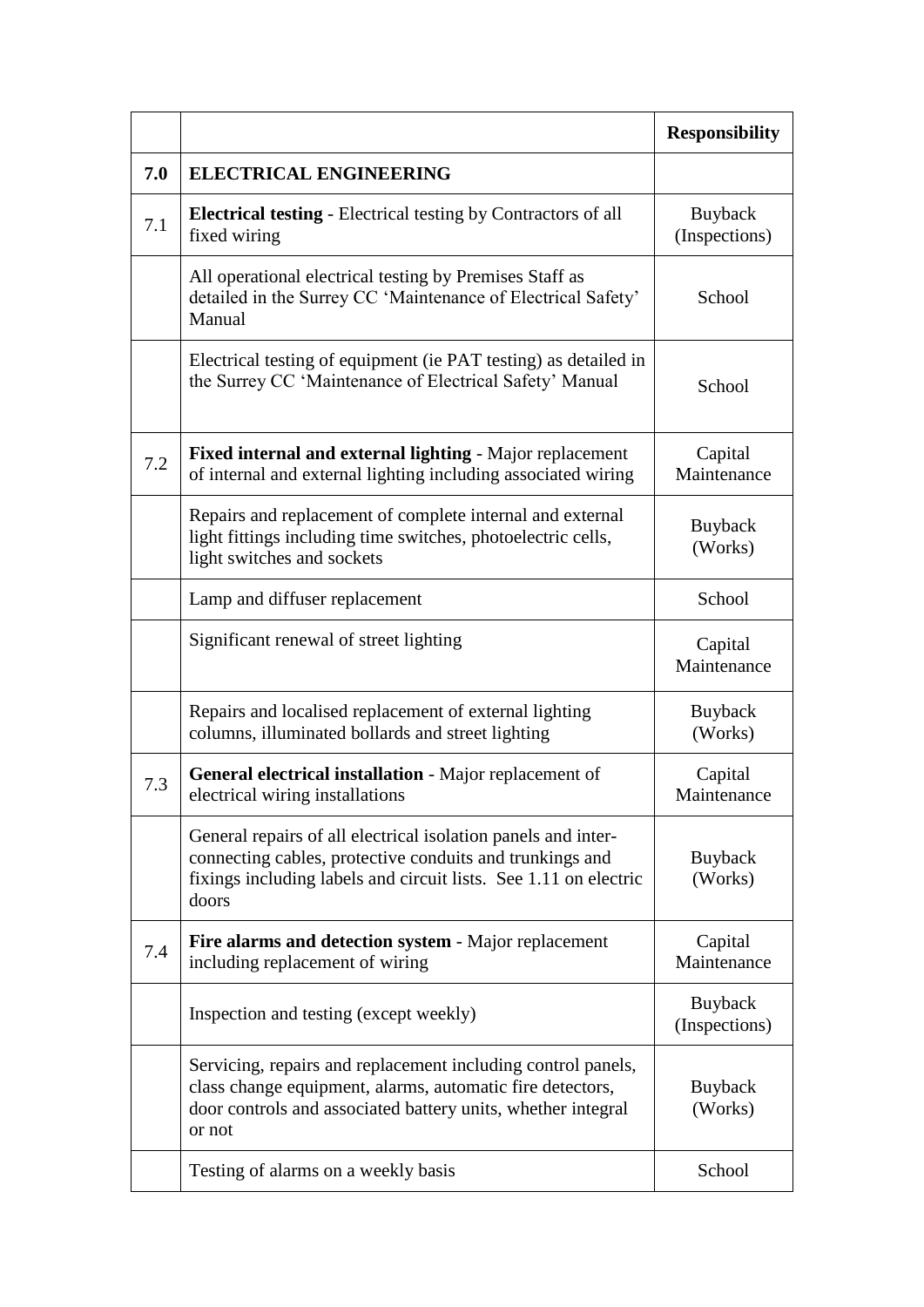|     |                                                                                                                                                                                                                                        | <b>Responsibility</b>           |
|-----|----------------------------------------------------------------------------------------------------------------------------------------------------------------------------------------------------------------------------------------|---------------------------------|
| 7.5 | <b>Intruder alarm and security systems</b> - Servicing, repairs<br>and replacement                                                                                                                                                     | School                          |
| 7.6 | <b>Emergency lighting - Major replacement</b>                                                                                                                                                                                          | Capital<br>Maintenance          |
|     | Testing (except daily/monthly)                                                                                                                                                                                                         | <b>Buyback</b><br>(Inspections) |
|     | Servicing, repairs and localised replacement of complete<br>units                                                                                                                                                                      | Buyback<br>(Works)              |
|     | Testing of emergency lighting system on a daily/monthly<br>basis and replacement lamps and diffusers                                                                                                                                   | School                          |
| 7.7 | Clocks, master clock systems and call bells - Major<br>replacement                                                                                                                                                                     | School                          |
|     | Clock repair and replacement, setting and adjusting in<br>accordance with school timetable, summer/winter time<br>alterations etc.                                                                                                     | School                          |
| 7.8 | Heating, hot water and ventilation                                                                                                                                                                                                     |                                 |
|     | Fan convectors - Major replacements                                                                                                                                                                                                    | Capital<br>Maintenance          |
|     | Individual replacement of fan convectors, repairs to internal<br>wiring, fans and motors. Repairs/replacement of flexes from<br>spur outlet, isolators, time switches, wall mounted remote<br>thermostats, and other external controls | Buyback<br>(Works)              |
|     | Periodic cleaning of fan convector elements and casings and<br>the cleaning or replacement of air filter screen                                                                                                                        | School                          |
|     | Electrical storage and instantaneous water heaters and<br>shower units - Major replacements                                                                                                                                            | Capital<br>Maintenance          |
|     | Individual replacement, repairs/replacement of time<br>switches, isolators, thermostats and flexible cable<br>connections                                                                                                              | <b>Buyback</b><br>(Works)       |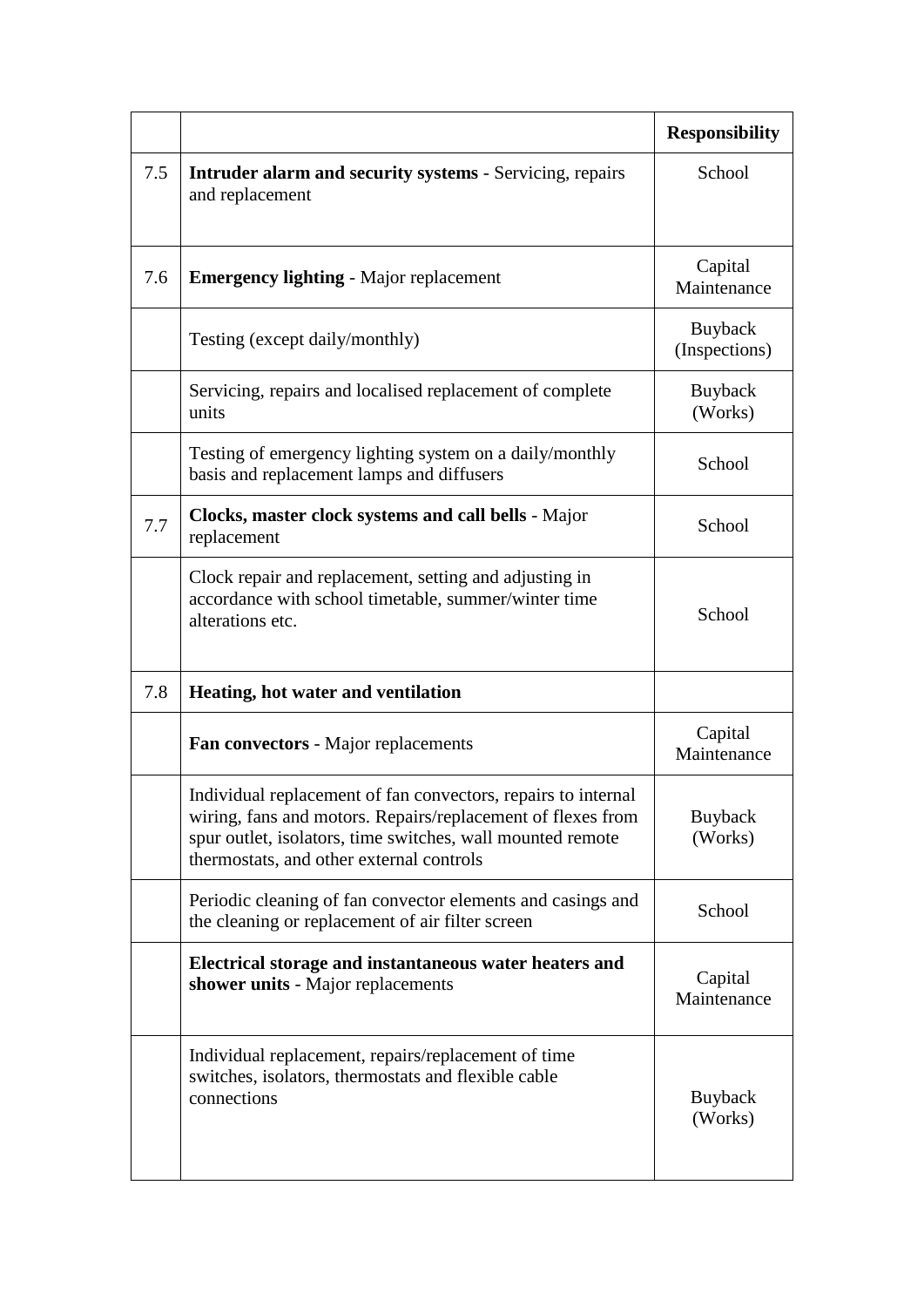|                                                                                                                                                                                                                                                                                  | <b>Responsibility</b>     |
|----------------------------------------------------------------------------------------------------------------------------------------------------------------------------------------------------------------------------------------------------------------------------------|---------------------------|
| <b>Off peak heating e.g. Electricaire storage units - Major</b><br>replacements                                                                                                                                                                                                  | Capital<br>Maintenance    |
| Individual replacements and repairs to internal components<br>including: elements, internal fans, refractory blocks, thermal<br>insulation, grilles and casings. Repairs and replacements to<br>external components including: controls, timeswitches, final<br>wiring from spur | <b>Buyback</b><br>(Works) |
| Repairs and replacements to fixed guards                                                                                                                                                                                                                                         | School                    |
| Electric 'on peak' heating, i.e. wall fixed convector<br>heaters, infra red heaters, blower heaters, panel heaters<br>and tubular heaters - Major replacements                                                                                                                   | Capital<br>Maintenance    |
| Individual or localised replacement                                                                                                                                                                                                                                              | <b>Buyback</b><br>(Works) |
| Repairs including isolators, time switches, thermostats and<br>final wiring connections                                                                                                                                                                                          | <b>Buyback</b><br>(Works) |
| General repairs including elements, wiring, controls,<br>isolators and thermostats                                                                                                                                                                                               | <b>Buyback</b><br>(Works) |
| Electric incinerators and macerators - Repairs to fixed<br>wiring                                                                                                                                                                                                                | Buyback<br>(Works)        |
| Replacement of individual units (including installation or<br>reconnection of fixed wiring)                                                                                                                                                                                      | School                    |
| Wall and roof mounted electric fans and extractors - All<br>replacement and repairs to fans, extract ductwork, flat traps,<br>hoods and grilles. External repairs including isolators, wiring<br>from spur and connections. See 12 for works associated<br>with school kitchens. | Buyback<br>(Works)        |
| Testing, repair and replacement of portable fans                                                                                                                                                                                                                                 | School                    |
|                                                                                                                                                                                                                                                                                  |                           |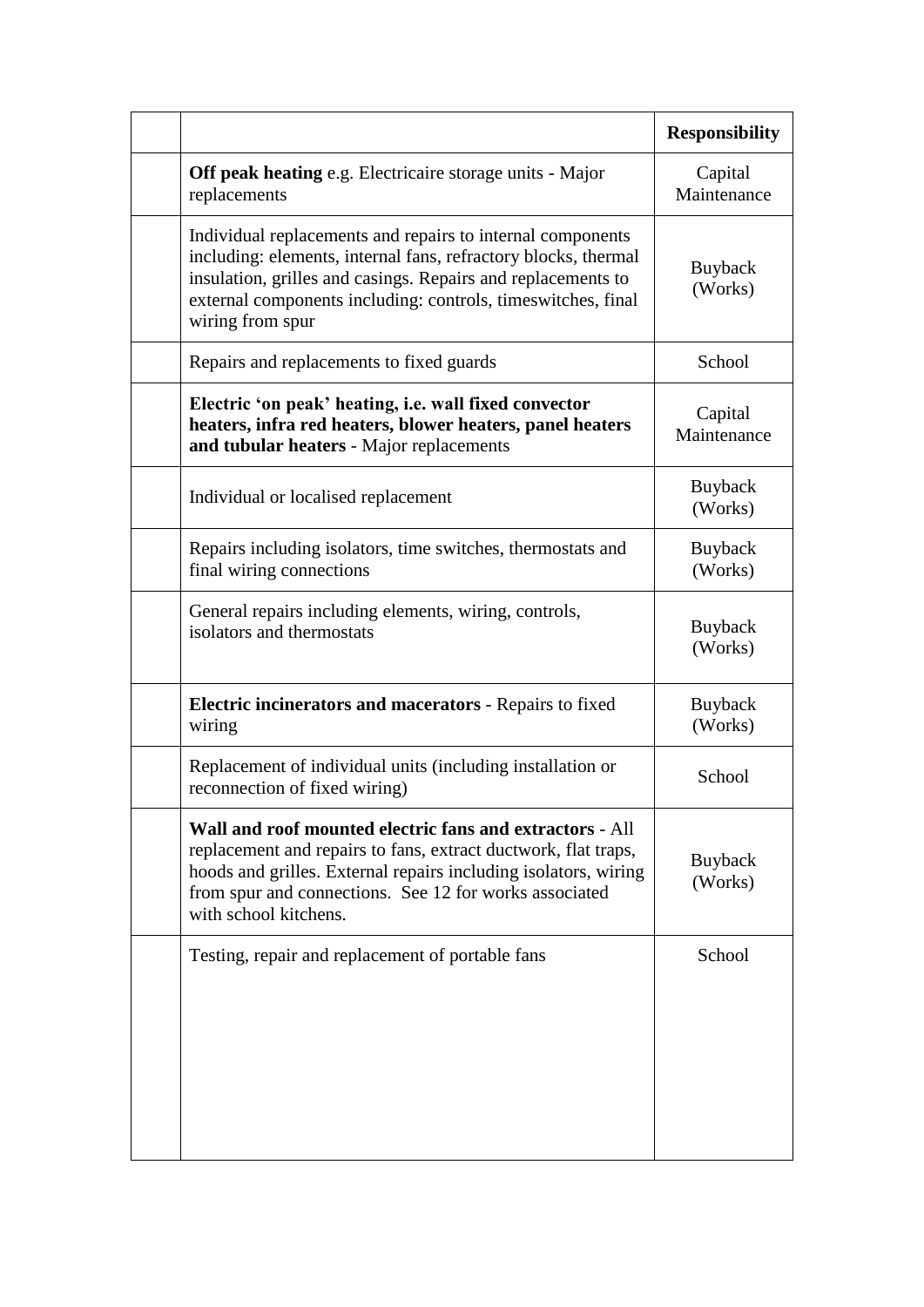|      |                                                                                                                                                                   | <b>Responsibility</b>    |
|------|-------------------------------------------------------------------------------------------------------------------------------------------------------------------|--------------------------|
| 7.9  | Passenger and goods lifts (electrical and hydraulic) -<br>Replacement/major refurbishment of lift                                                                 | Capital<br>Maintenance   |
|      | Six monthly inspections, testing and servicing                                                                                                                    | Buyback<br>(Inspections) |
|      | Repairs and replacements, including rewires, doors and<br>controls, motor gearbox, pulleys, cables, safety equipment,<br>lift car finishings, main control panels | Buyback<br>(Works)       |
|      | Daily testing of installation                                                                                                                                     | School                   |
| 7.10 | <b>Lightning protection installation - Major replacement</b>                                                                                                      | Capital<br>Maintenance   |
|      | Inspection and testing                                                                                                                                            | Buyback<br>(Inspections) |
|      | General repairs and maintenance                                                                                                                                   | Buyback<br>(Works)       |
| 7.11 | <b>Aerials systems</b> - All repairs and replacements including<br>masts, amplifiers, outlets and cabling systems                                                 | School                   |
| 7.13 | <b>Stage lighting</b> – Repairs to fixed wiring, time switches,<br>photoelectric cells, light switches and sockets                                                | Buyback<br>(Works)       |
|      | Repairs and replacement to individual lights, including<br>lamps, chokes, starters and diffusers                                                                  | School                   |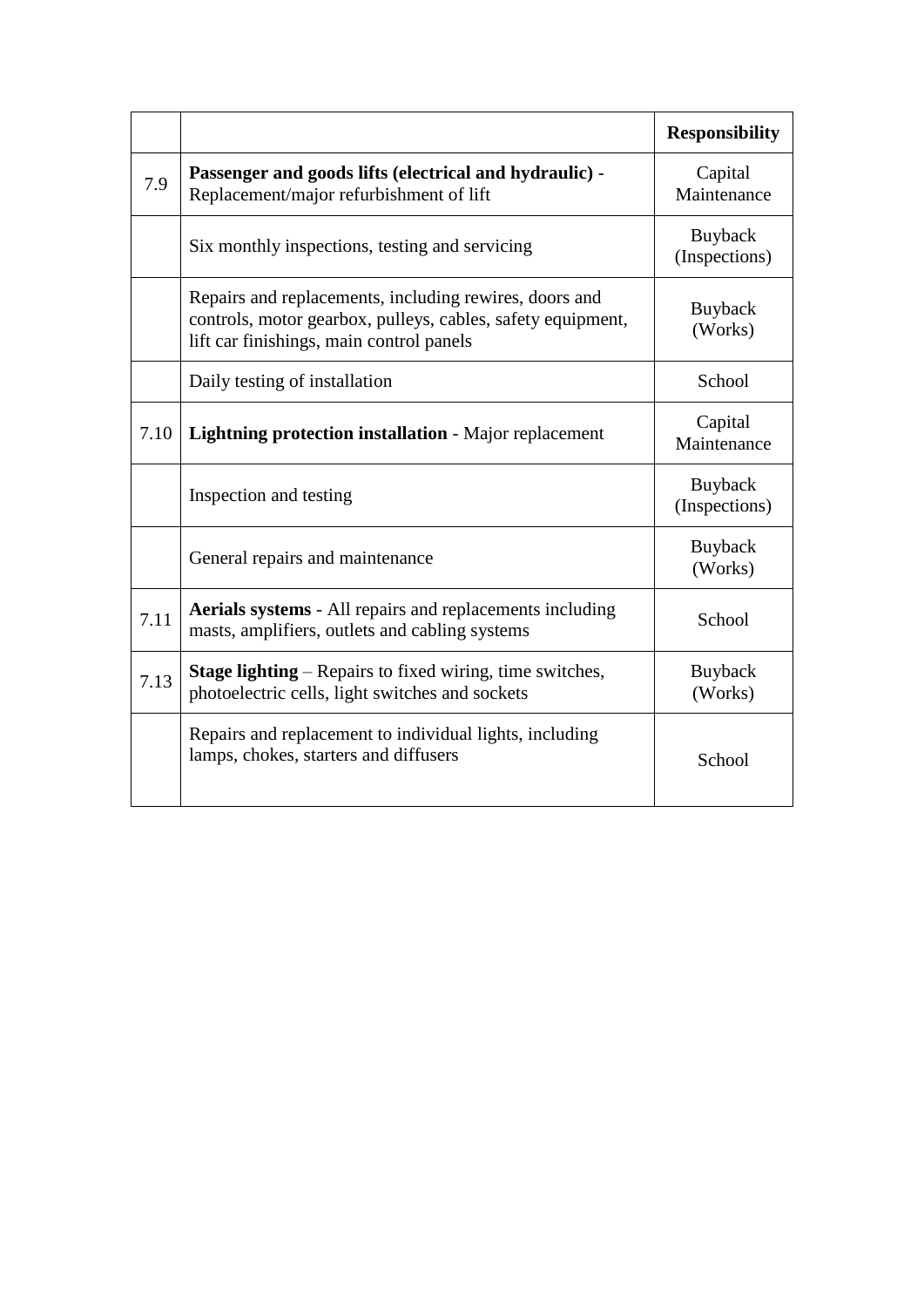|     |                                                                                                                                                                                                                                                                                                                   | <b>Responsibility</b>    |
|-----|-------------------------------------------------------------------------------------------------------------------------------------------------------------------------------------------------------------------------------------------------------------------------------------------------------------------|--------------------------|
| 8.0 | <b>MECHANICAL ENGINEERING</b>                                                                                                                                                                                                                                                                                     |                          |
| 8.1 | Boilers, heaters, and domestic hot water plant and<br>equipment - Major replacement of all heating and domestic<br>hot water appliances inclusive of direct fixed water heaters<br>and calorifiers and storage cylinders, replacement of leaking<br>boiler sections, welding repairs and re-bricking refractories | Capital<br>Maintenance   |
|     | All servicing and testing of boilers and domestic hot water<br>plant                                                                                                                                                                                                                                              | Buyback<br>(Inspections) |
|     | Emergency call-outs and minor repairs                                                                                                                                                                                                                                                                             | Buyback (Works)          |
|     | Direct fired water heater and calorifiers – Chemical<br>descaling and desludging                                                                                                                                                                                                                                  | Buyback<br>(Inspections) |
|     | Oil and gas burners - Replacement of complete forced<br>draught gas and pressure jet oil burners inclusive of<br>associated controls, fuel pumps and refractory lining<br>associated with burner                                                                                                                  | Buyback (Works)          |
|     | <b>Heat pumps</b> (where used as primary heat source within<br>school – Major replacement                                                                                                                                                                                                                         | Capital<br>Maintenance   |
|     | <b>Heat pumps</b> (where used as primary heat source) $-$ Minor<br>repairs                                                                                                                                                                                                                                        | Buyback (Works)          |
|     | Control panels for main boiler and heating distribution -<br>Replacement of complete control panels                                                                                                                                                                                                               | Capital<br>Maintenance   |
|     | Repairs to the main boiler control panel and controls,<br>including the individual replacement of boiler controllers,<br>optimisers, zone valves, prolong timers, motorised valves<br>and temperature sensors                                                                                                     | Buyback (Works)          |
|     | <b>Boiler ancillary equipment</b> – Inspection of heating and hot<br>water circulating pumps, valves, thermal insulation and<br>pipework associated within boiler house                                                                                                                                           | Buyback<br>(Inspections) |
|     | Emergency call-outs and minor repairs                                                                                                                                                                                                                                                                             | Buyback (Works)          |
|     | Underfloor heating systems - Inspection and servicing                                                                                                                                                                                                                                                             | Buyback<br>(Inspections) |
|     | Minor repairs                                                                                                                                                                                                                                                                                                     | Buyback (Works)          |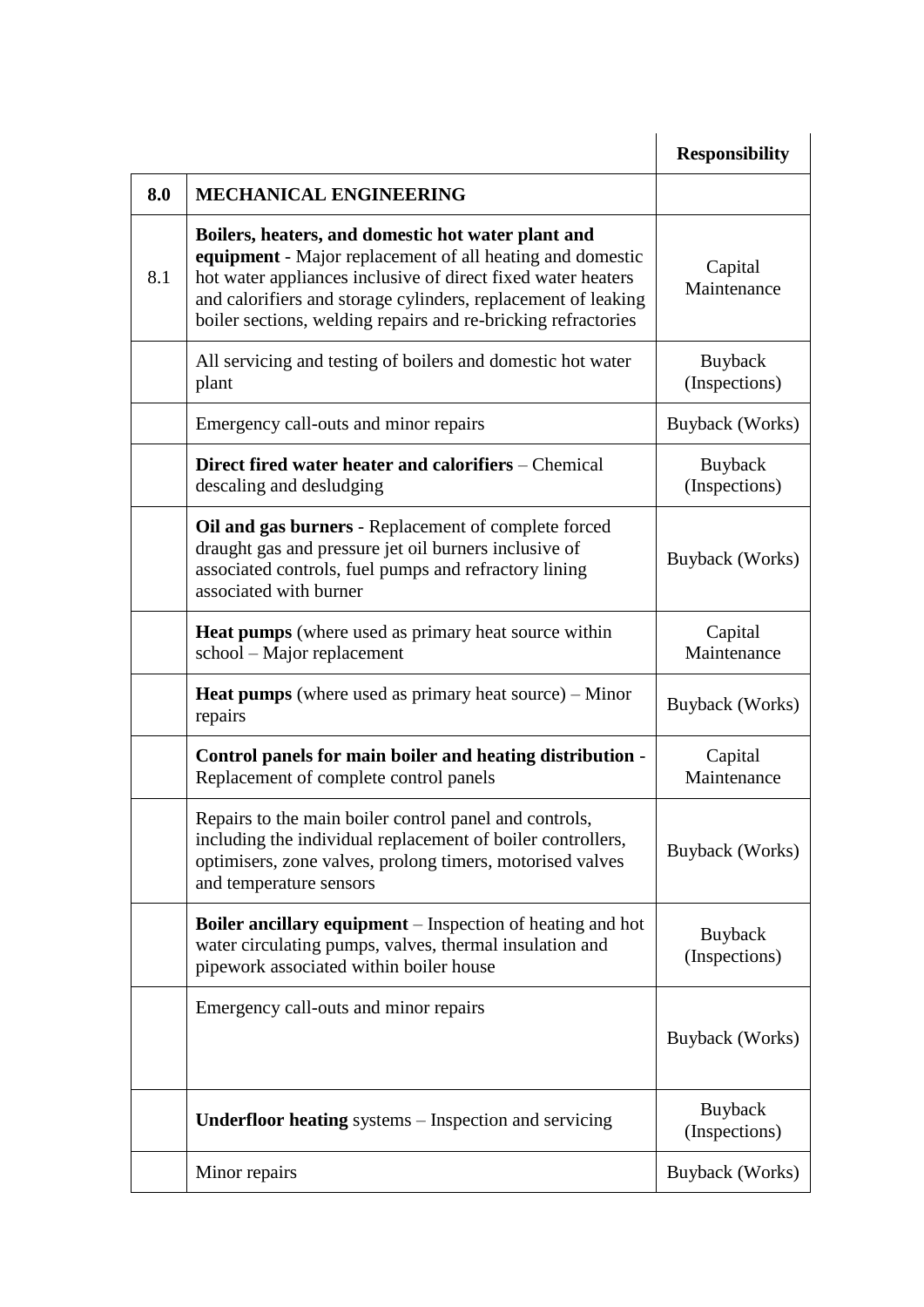|     |                                                                                                                                                                                                                                                                                                                                                                                            | <b>Responsibility</b>    |
|-----|--------------------------------------------------------------------------------------------------------------------------------------------------------------------------------------------------------------------------------------------------------------------------------------------------------------------------------------------------------------------------------------------|--------------------------|
| 8.2 | <b>Chimneys</b> – Major structural renewals to metal chimneys.<br>(For brick or concrete chimneys see 1.8). Replacement of<br>flue liners                                                                                                                                                                                                                                                  | Capital<br>Maintenance   |
|     | General repairs, repointing, terminals and cowls, guy ropes<br>securement, draught stabilisers, fan dilution motors etc                                                                                                                                                                                                                                                                    | Buyback (Works)          |
|     | Cleaning of boiler flue ways and flue pipework up to<br>chimney                                                                                                                                                                                                                                                                                                                            | Buyback (Works)          |
|     | Periodic cleaning of chimney including access doors and<br>condensate drain points                                                                                                                                                                                                                                                                                                         | School                   |
| 8.3 | Pipework distribution systems, and ancillaries for<br>heating, domestic hot water and gas services - Planned<br>and major pipework replacements including all internal and<br>external service, piping and thermal insulation. Renewal of<br>feed and expansion tanks including cold feed and expansion<br>pipes and water booster pumps, pressurisation units and<br>descaling equipment. | Capital<br>Maintenance   |
|     | Pressure testing of gas pipework                                                                                                                                                                                                                                                                                                                                                           | Buyback<br>(Inspections) |
|     | Localised repairs to leaking pipework not requiring<br>extensive replacement                                                                                                                                                                                                                                                                                                               | Buyback (Works)          |
|     | Repair or replacements of thermostatic mixing valves<br>including shower mixing valves                                                                                                                                                                                                                                                                                                     | Buyback (Works)          |
|     | Inspection of oil tanks and associated pipework and fittings<br>including the servicing of oil tank gauges                                                                                                                                                                                                                                                                                 | Buyback<br>(Inspections) |
|     | Repairs to oil tanks and associated pipework and fittings                                                                                                                                                                                                                                                                                                                                  | Buyback (Works)          |
|     | Inspection and testing of pressurisation units serving boilers<br>and hot water heaters, including any necessary safety valve<br>replacement required as part of a written scheme of<br>examination                                                                                                                                                                                        | Buyback<br>(Inspections) |
|     | Repairs to pressurisation units serving boilers and hot water<br>heaters                                                                                                                                                                                                                                                                                                                   | Buyback (Works)          |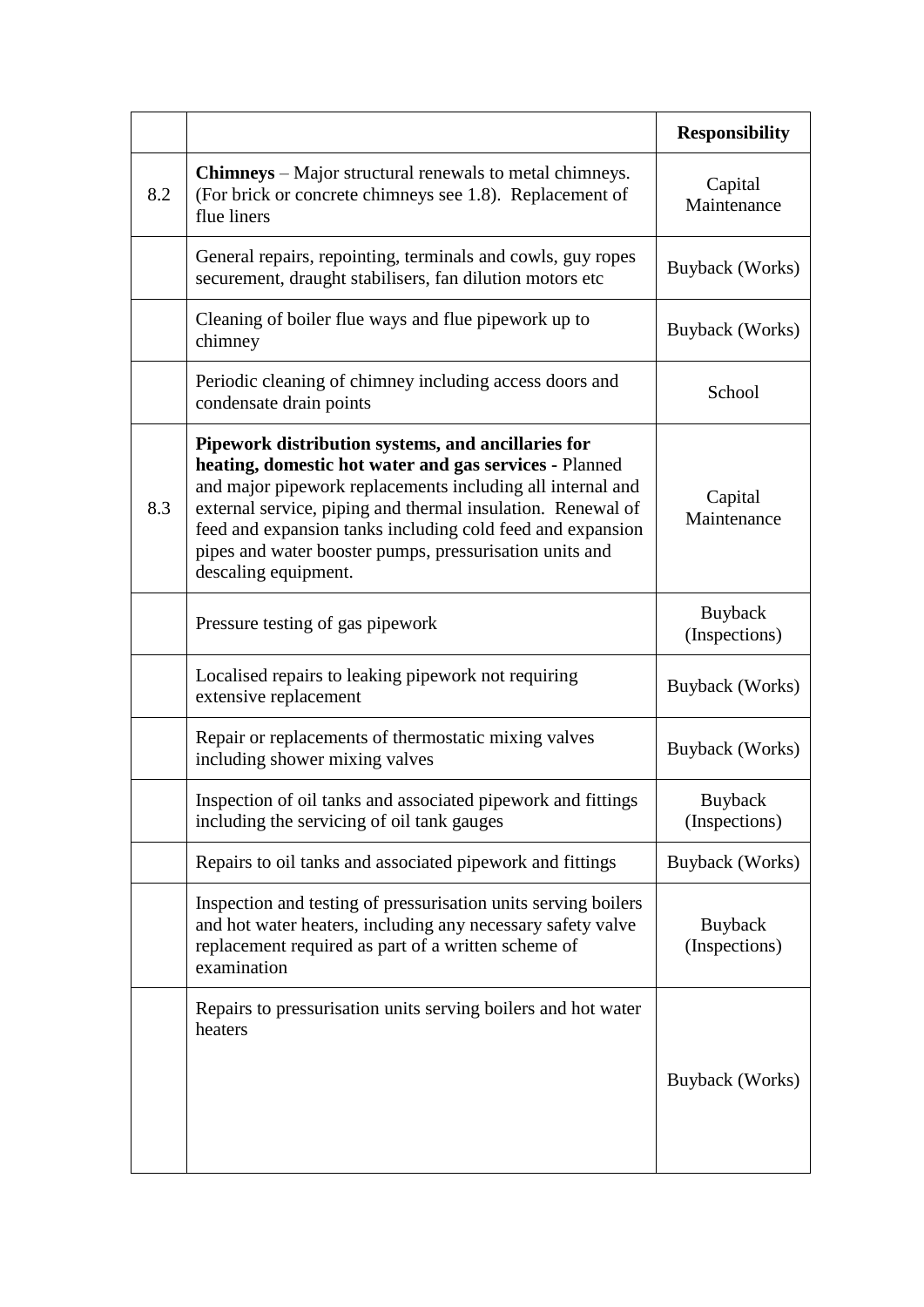|     |                                                                                                                                                                                                                                                                                 | <b>Responsibility</b>  |
|-----|---------------------------------------------------------------------------------------------------------------------------------------------------------------------------------------------------------------------------------------------------------------------------------|------------------------|
| 8.4 | Fan convectors and radiators - Major replacement<br>involving a number of units                                                                                                                                                                                                 | Capital<br>Maintenance |
|     | Individual replacement of fan convectors, repairs to internal<br>wiring, fans and motors. Repairs/replacement of flexes from<br>spur outlet, isolators, time switches, wall mounted remote<br>thermostats, and other external controls. Individual<br>replacement of radiators. | Buyback (Works)        |
|     | Periodic cleaning of fan convector elements and casings and<br>the cleaning or replacement of air filter screen.                                                                                                                                                                | School                 |
| 8.5 | Domestic hot water terminals - Major renewal                                                                                                                                                                                                                                    | Capital<br>Maintenance |
|     | The repair and replacement of thermostatic shower units and<br>tap blending valves a localised basis                                                                                                                                                                            | Buyback (Works)        |
|     | Repair and localised replacement of taps and shower heads                                                                                                                                                                                                                       | School                 |
| 8.6 | Sewage pumps - Replacement                                                                                                                                                                                                                                                      | Capital<br>Maintenance |
|     | Repair and service of pumps, chambers, control gear etc.                                                                                                                                                                                                                        | Buyback (Works)        |
|     | Cleaning and emptying sewage chambers                                                                                                                                                                                                                                           | School                 |
| 8.7 | Air conditioning - Major replacement of central plant and<br>ductwork system, including heat pumps where used as<br>primary heat source                                                                                                                                         | Capital<br>Maintenance |
|     | Individual replacement of window mounted AC units, split<br>air conditioning units and heat pumps serving single rooms.<br>Servicing, repair and replacement of parts and minor<br>repairs, regular inspection and cleaning of air filters                                      | School                 |
| 8.8 | <b>Hoists &amp; lifting aids (mechanical) (See also 7.9)</b> - Major<br>replacements                                                                                                                                                                                            | Capital<br>Maintenance |
|     | Testing, inspections, servicing and repairs                                                                                                                                                                                                                                     | School                 |
|     | Mobile lifting equipment (e.g. engine lifts, trolley jacks)<br>- Replacement, servicing, testing and repair                                                                                                                                                                     | School                 |
|     |                                                                                                                                                                                                                                                                                 |                        |
|     |                                                                                                                                                                                                                                                                                 |                        |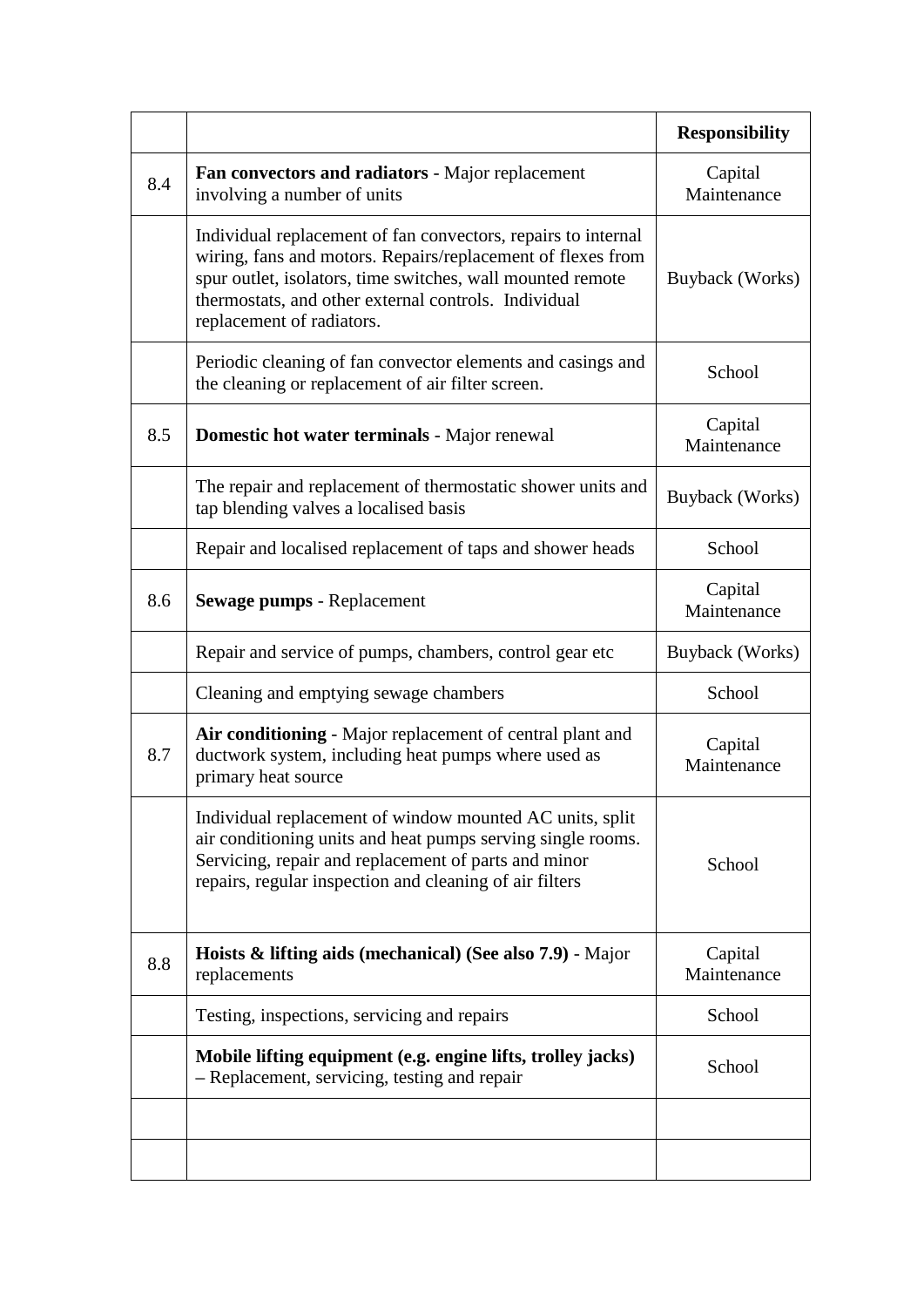|      |                                                                                                                                                                                                                                                                                                                                         | <b>Responsibility</b>            |
|------|-----------------------------------------------------------------------------------------------------------------------------------------------------------------------------------------------------------------------------------------------------------------------------------------------------------------------------------------|----------------------------------|
| 9.0  | <b>SWIMMING POOLS</b>                                                                                                                                                                                                                                                                                                                   |                                  |
|      | All servicing, repairs, replacement and renewals, including<br>pool structure, surrounds, enclosure and dedicated heating,<br>ventilation and filtration equipment                                                                                                                                                                      | School                           |
| 9.1  | Hydrotherapy pools (Special Schools) - Major<br>replacement or upgrading of the pool and structure<br>including the roof and cladding and major replacement of<br>heating, water treatment and filtration plant, controls,<br>pipework and ancillaries                                                                                  | Capital<br>Maintenance           |
|      | Service contracts including emergency call-outs and minor<br>repairs to plant and equipment including repairs to pipework<br>within the plantroom, replacement of defective parts and<br>consumables, repair and replacement of pool covers and<br>associated equipment, routine cleaning, dosing and day to<br>day maintenance of pool | School                           |
|      | Internal wall finishes including plaster, tiles or sheet walls<br>finishes including welding or grouting of joints ad internal<br>decoration of pool enclosures                                                                                                                                                                         | School                           |
|      | Coverings and finishes to floors, steps, stairs and ramps<br>including sheeting, tiles and slabs together with skirtings,<br>nosings, etc                                                                                                                                                                                               | School                           |
| 10.0 | <b>FIRE FIGHTING EQUIPMENT</b>                                                                                                                                                                                                                                                                                                          |                                  |
|      | Servicing, repair and replacement of portable gas, water and<br>foam extinguishers, fire blankets and their containers, fixed<br>hose reels, auto rewind mechanisms and nozzles.                                                                                                                                                        | School                           |
| 11.0 | <b>LABORATORY EQUIPMENT</b>                                                                                                                                                                                                                                                                                                             |                                  |
| 11.1 | <b>Fume cupboards</b> - Major replacement or upgrading                                                                                                                                                                                                                                                                                  | <b>County Council</b><br>Capital |
|      | Servicing and repairs of:- electric fans, motors, electrical<br>safety devices, warning signs and test labels and gas/water<br>services. Repairs to all ductwork, terminals and testing of<br>air flows                                                                                                                                 | School                           |
| 11.2 | Laboratory bench cocks, taps etc - Major refurbishment<br>and upgrading                                                                                                                                                                                                                                                                 | <b>County Council</b><br>Capital |
|      | Minor repairs and replacement, testing and safety<br>inspections                                                                                                                                                                                                                                                                        | School                           |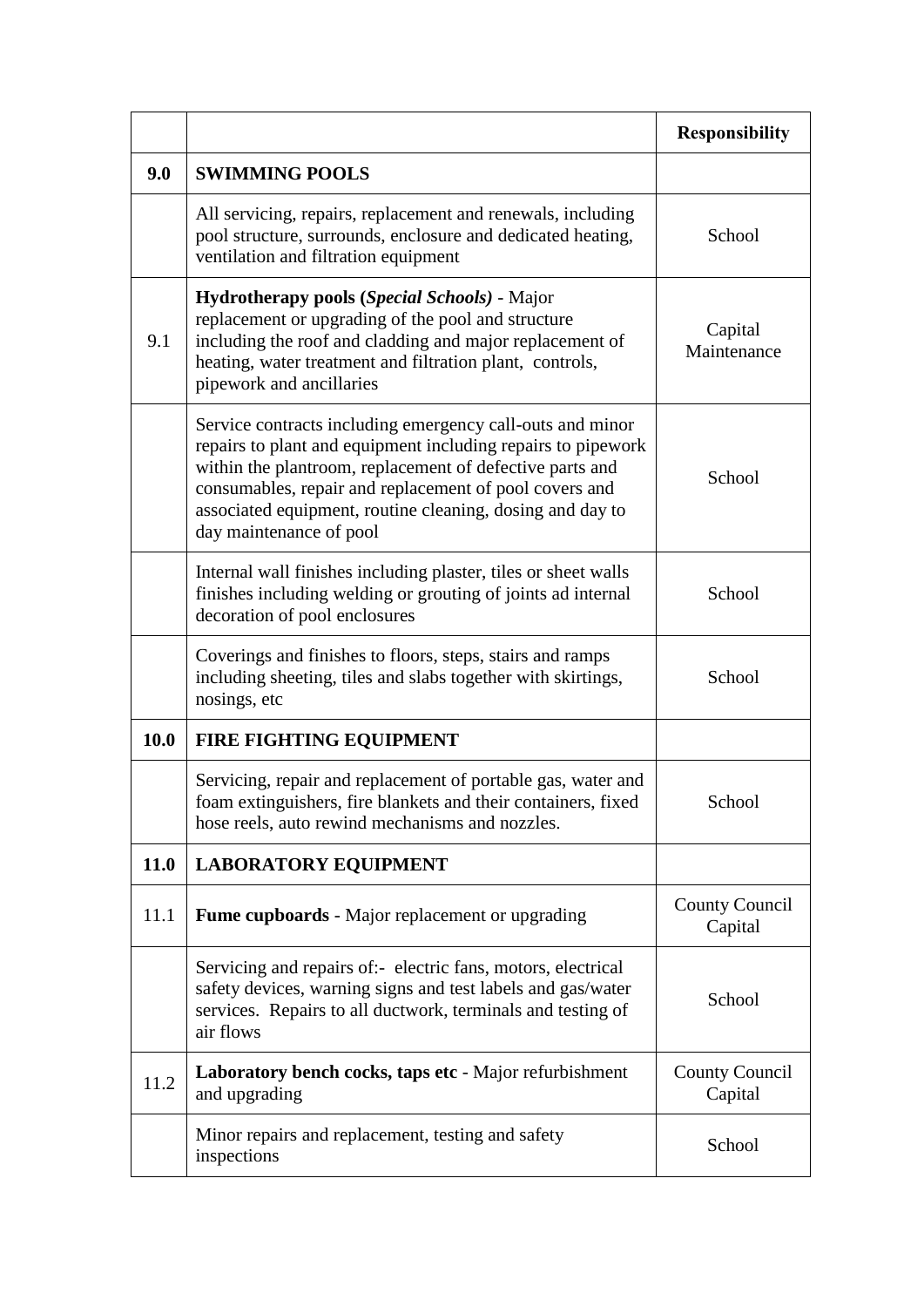|      |                                                                                                                                                                  | <b>Responsibility</b>            |
|------|------------------------------------------------------------------------------------------------------------------------------------------------------------------|----------------------------------|
| 11.3 | Sintacel booms and columns - Major refurbishment and<br>upgrading                                                                                                | <b>County Council</b><br>Capital |
|      | Minor repairs and replacement                                                                                                                                    | School                           |
| 12.0 | <b>KITCHENS</b>                                                                                                                                                  |                                  |
|      | Major refurbishment or upgrading of school kitchen                                                                                                               | Capital<br>Maintenance           |
|      | Servicing, repair and replacement of gas and electric<br>cooking equipment, steriliser sinks, dishwashers etc.<br>Cleaning and replacement of grease filters etc | School                           |
|      | Repairs to pipework and fixed wiring to cooking equipment<br>etc, and repairs and replacement on a localised basis to fans<br>and ductwork                       | Buyback (Works)                  |
|      | Replacement of complete ventilation system                                                                                                                       | Capital<br>Maintenance           |
|      | Cleaning of ventilation ductwork upstream of grease filters                                                                                                      | Buyback<br>(Inspections)         |

## *Statutory Inspections*

There are certain statutory inspections that Estates Planning and Management are unable to undertake. For example the Management of Health and Safety at Work Regulations 1999 need be complied with by those who have day to day responsibility for health and safety at the premises.

Estates Planning and Management can only take responsibility for ensuring the school complies with the statutory inspection and testing of the services within your premises, as noted below. By relieving yourselves of meeting these requirements, this frees up your time to concentrate on meeting those requirements for which you cannot delegate responsibility.

| <b>Service</b>           | <b>Requirements</b>                                                       | <b>Regulations</b>                                        |
|--------------------------|---------------------------------------------------------------------------|-----------------------------------------------------------|
| Asbestos <sup>1</sup>    | Testing, remedial work and<br>removal of asbestos containing<br>materials | <b>Control of Asbestos</b><br>at Work Regulations<br>2006 |
| Electricity <sup>2</sup> | 5 yearly testing                                                          | Electricity at Work<br><b>Regulations 1989</b>            |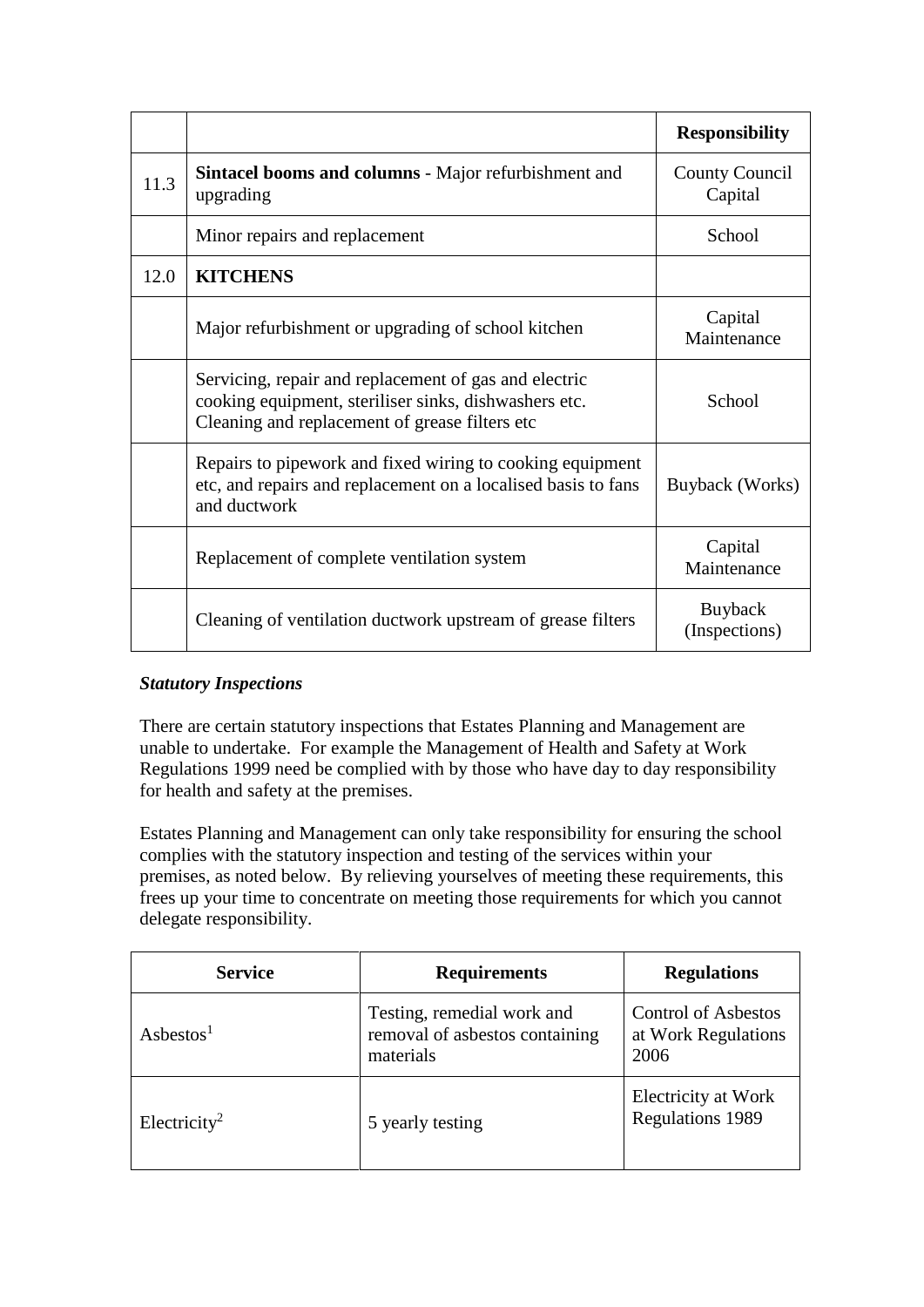| <b>Service</b>                  | <b>Requirements</b>                                                                                       | <b>Regulations</b>                                                                                           |
|---------------------------------|-----------------------------------------------------------------------------------------------------------|--------------------------------------------------------------------------------------------------------------|
| Lightning protection            | Annual test and inspection                                                                                | Insurance company<br>requirements to meet<br><b>BS6651</b>                                                   |
| <b>Boilers</b>                  | Annual service and half yearly<br>inspection (twice yearly service<br>for oil plant)                      | Gas (Installation and<br>Use) Regulations<br>1998                                                            |
| Gas pipework                    | Annual testing and inspection                                                                             | Gas (Installation and<br>Use) Regulations<br>1998                                                            |
| Oil tanks                       | Six monthly inspection and<br>compliance audit                                                            | <b>Control of Pollution</b><br>(Oil Storage)<br>(England)<br><b>Regulations 2000</b>                         |
| Lifts                           | Six monthly testing and<br>inspection and as required under<br>the written scheme of<br>examination       | <b>Lifting Operations</b><br>and Lifting<br>Equipment<br><b>Regulations 1998</b>                             |
| Pressure vessels                | Written Scheme of Examination<br>then once yearly inspection.<br>Testing as required under the<br>scheme. | <b>Pressure Systems</b><br><b>Safety Regulations</b><br>2000                                                 |
| Fire alarms $3$                 | Quarterly and annual inspection<br>and testing                                                            | <b>Regulatory Reform</b><br>(Fire Safety) Order<br>2005                                                      |
| Emergency lighting <sup>3</sup> | Six monthly and 3 yearly<br>inspection and testing                                                        | <b>Regulatory Reform</b><br>(Fire Safety) Order<br>2005                                                      |
| Air conditioning                | Annual inspection of plant<br>containing 3kg or more of<br>refrigerant and energy<br>assessment           | <b>F-Gas Regulations</b><br>2007 and Energy<br>performance of<br><b>Buildings</b><br><b>Regulations 2007</b> |
| Display energy certificates     | Initial certificate and annual<br>update together with energy<br>report                                   | Energy performance<br>of Buildings<br>Regulations 2007                                                       |